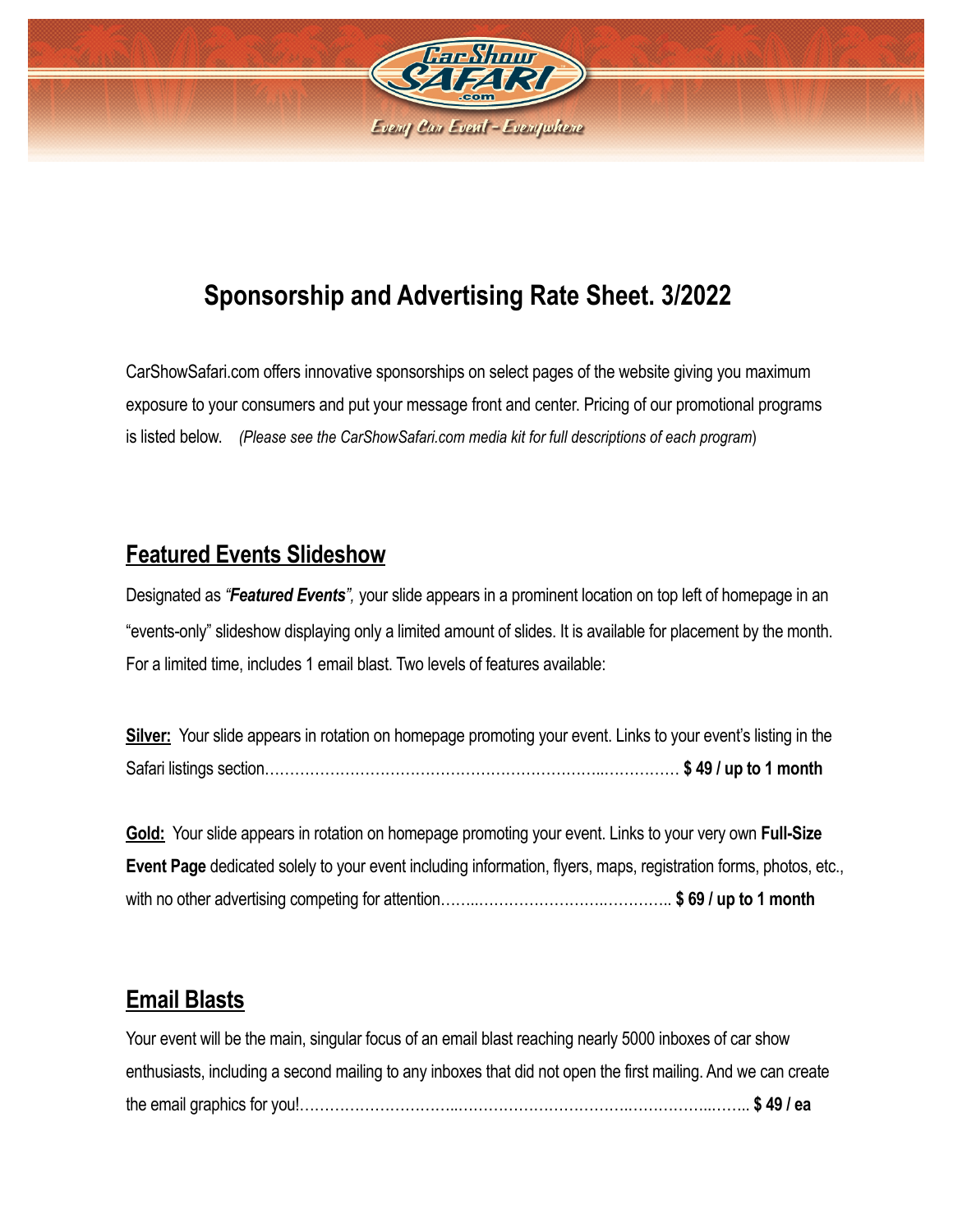# **Sponsored Advertorial "How–To" Pages**

Positioned in a prominent location on the homepage, under the headline "**Info-Rama: Tips, Tricks and How-Tos**", your logo and advertorial title will link to your own *Dedicated Sponsor Advertorial Page* (1 full page or more). Advertorial should contain informational content (instructional, historical, informative), and can be print, video, or both, including your company logo and information, and a link to your website prominently displayed. The *Dedicated Sponsor Advertorial Page* is a stand-alone page placed below the CarShowSafari masthead, with *no other advertising or branding competing for attention.*  Update your content as frequently as weekly ……………………………….**\$ 150. / month (3 month min)** 

#### **Banner Advertising**

| Website Ad Sizes include: • Medium Rectangle: 300 x 250 |  |
|---------------------------------------------------------|--|
| • Leaderboard: 728 x 90                                 |  |
|                                                         |  |

| <b>Email Ad Size:</b> | • Leaderboard: 750 x 211 |  |
|-----------------------|--------------------------|--|
|                       |                          |  |

### **Vendor Listings**

Vendors who want to reach out to car enthusiasts as well as event organizers to offer their products and services can list their information on the CarShowSafari.com **Vendors Listings** in the Resources section. Vendors such as DJs, food vendors, specialty cars (movie cars, race cars), music groups, entertainers, performers, celebrities, performance equipment, as well as T-shirt & clothing, tool vendors, auto services shops (upholsterers, performance, other specialists), auto parts dealers, auto insurance, banks and financing, auto dealers (classic and new) can list their products and services:

• By Specialty (ie: DJs, food, entertainment, etc) • By state • By region

• **LISTING** of vendor services, logo, description, contact information and link………..**\$ 19.95 / permanent**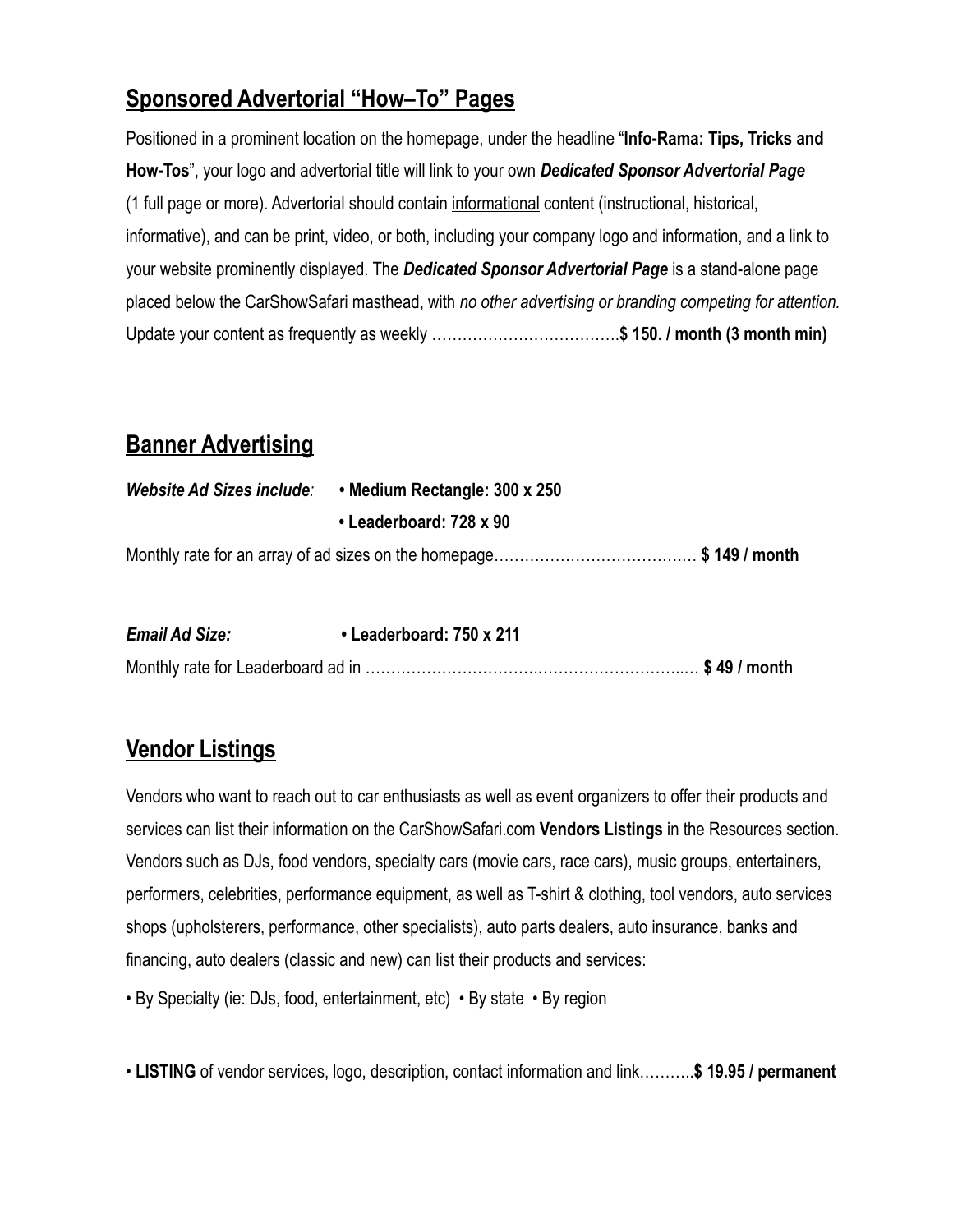### **Sitewide Sponsorship**

*Sitewide Sponsorship* puts your company out front and center on our homepage and your logo on nearly every page of the CarShowSafari website. Your image and headline will appear as one of a limited number of slides in our huge, prominently displayed 1080 x 304 pixel *Mainscreen Slideshow*. Your slide is linked to your own *Dedicated Sponsor Advertorial Page*, a full page of your advertorial content that can be print, video, or both, including your company logo and information, and a link to your website prominently displayed. The *Dedicated Sponsor Advertorial Page* is a stand-alone page placed below the CarShowSafari masthead, with *no other advertising or branding competing for attention.* In addition, your logo (with a link back to your own *Dedicated Sponsor Advertorial Page*) will be prominently placed at the bottom of every non-dedicated page throughout the entire site. And as an added bonus, your logo will also appear on our all email correspondence to our members with a link back to your own *Dedicated Sponsor Advertorial Page*. Update your content as frequently as weekly.

…………………………………………………………………………..………..**\$ 325. / month (3 month min)** 

# **Cars4Sale Listings**

Want to post your car for sale in front of thousands of classic car enthusiasts nationwide? List it on the Cars4Sale page of CarShowSafari.com!

- You get a full page listing with a slideshow and text for 3 full months!
- You get a dedicated email blast showing off your car with a link to your listing!
- You get the option of social media exposure on Twitter!

All for a flat fee of just………………………………………………………..………………..**\$39 / 3 months**  (Twitter: Additional \$5 per tweet)